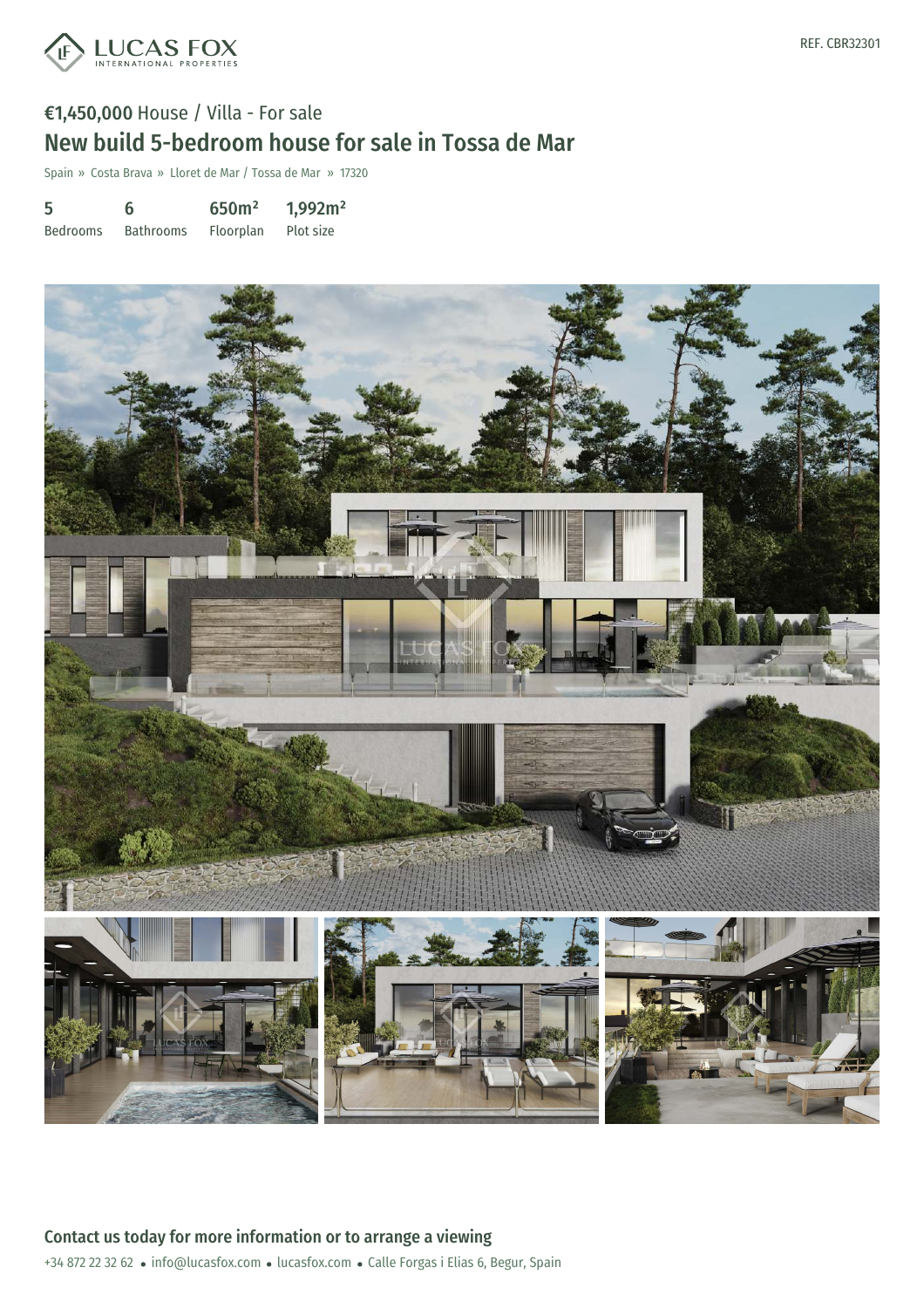

## €1,450,000 House / Villa - For sale New build 5-bedroom house for sale in Tossa de Mar

Spain » Costa Brava » Lloret de Mar / Tossa de Mar » 17320

| 5               | 6                | 650m <sup>2</sup> | 1,992m <sup>2</sup> |
|-----------------|------------------|-------------------|---------------------|
| <b>Bedrooms</b> | <b>Bathrooms</b> | Floorplan         | Plot size           |

#### **OVERVIEW**

### New build villa a short distance from the beach in a private urbanization Santa Maria de Llorell.

Design villa located in the private development Santa Maria de Llorell. This development has multiple services for residents, including assistance control and 24 hour surveillance. The villa is located 300 metres from the sea in a straight line and about 500 metres from the beach on foot.

The villa is located on a plot of around 2,000 m² and has 650 m² built over a basement, main floor and first floor.

The basement floor, is intended for lift access, a garage for 2 cars, a warehouse, laundry room and an installations area.

On the ground floor we have the main entrance with a hall and wardrobe, the lift reaches the same hall, a guest bathroom, living room in 2 rooms with open kitchen. Elevated by a flight of stairs, as a half floor, we have 2 double bedrooms that share a bathroom. These bedrooms could be ideal for guests and service staff. The second room is used as a television area and a bar and cellar, a gym, a sauna and a complete bathroom with a shower. From this level we access the terrace with a pool and access to the garden.

On the first floor there are 3 bedrooms with a large chill out terrace, access to the terrace have the 2 first floor bedrooms, 2 mezzanine bedrooms and the other spaces accessed via the landing.

Here we find 2 identical double bedrooms, each one has a dressing room and a private bathroom.

The master bedroom is at the [end](mailto:info@lucasfox.com) of the [corridor](https://www.lucasfox.com) and has a dressing room, a complete bathroom, a very spacious room with space for a reading area and a bathtub. The master bedroom has its private terrace-garden that is not shared with any of the rooms.

The villa is under construction, as of today, 35% of works are done. It is planned to finish works in 7 months, at this stage it is possible to make changes in the layout and finishes.

Property in current condition €1,450,000 Finished property €2,200,000

#### Contact us today for more information or to arrange a viewing

+34 872 22 32 62 · info@lucasfox.com · lucasfox.com · Calle Forgas i Elias 6, Begur, Spain



[lucasfox.com/go/cbr32301](https://www.lucasfox.com/go/cbr32301)

Mountain views, Sea views, Garden, Swimming pool, Private garage, High ceilings, Marble flooring, Natural light, Parking, Air conditioning, Alarm, Balcony, Barbecue, Chill out area, Double glazing, Equipped Kitchen, Exterior, Fireplace, Heating, Near international schools, New build, Utility room, Views